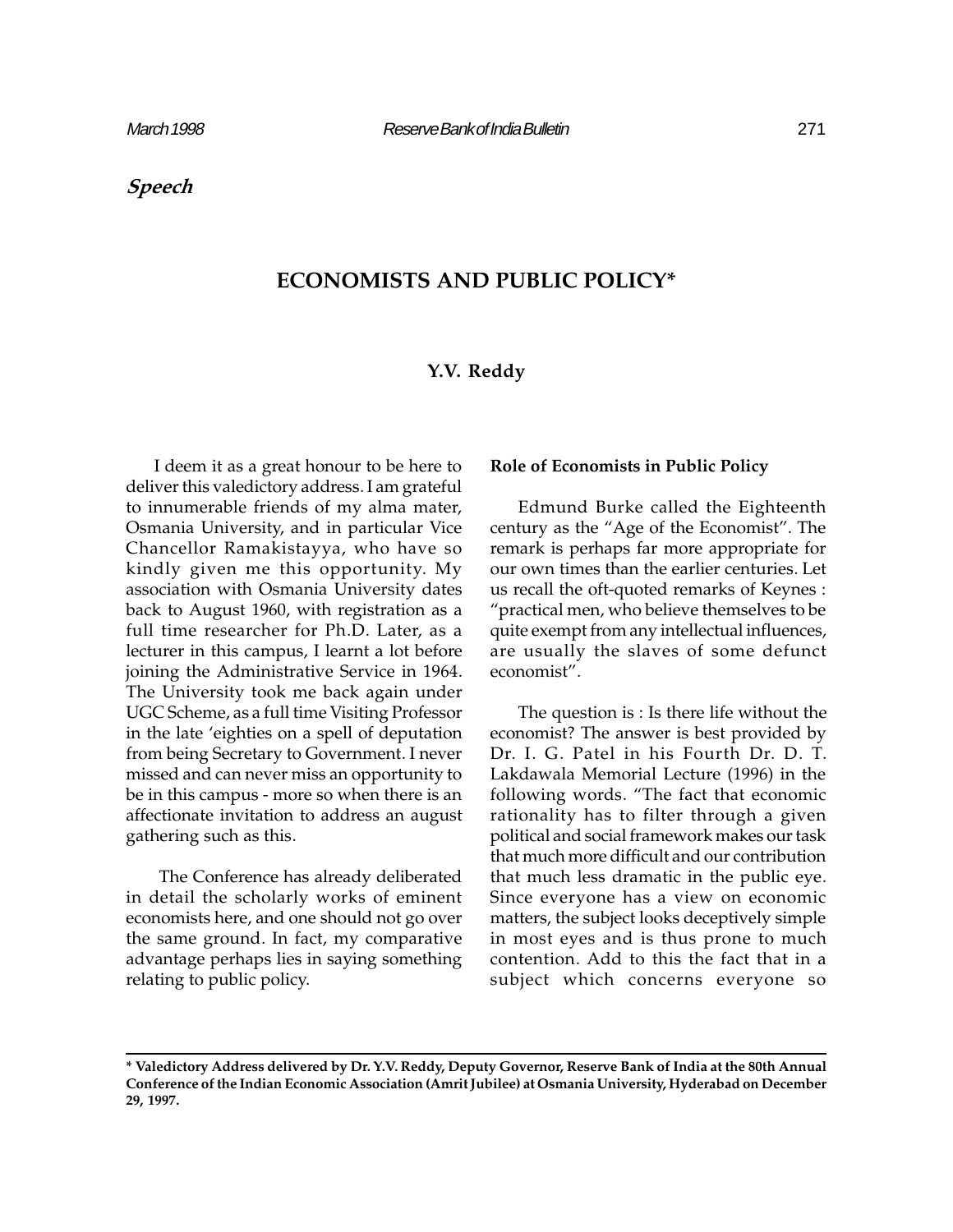intimately and which is almost always in the headlines, the temptation for the economist to play to the gallery and to seek the limelight by simplification, exaggeration and even glamorisation is not easy to resist. But with all that, it is difficult to imagine life without the economist.

But then, life with the economist is not very simple either. Economics is perhaps the only field in which two people can share a Nobel Prize for having divergent viewpoints - to cite Myrdal and Hayek. Often, people hold that economics is as definitive a science as astrology is, and the more charitable of them place an economist between a physicist and a sociologist. For example, in the Preface to his book "Peddling prosperity: Economic Sense and Nonsense in the Age of Diminished Expectations" (1944), Paul Krugman says that an Indian born economist once explained his personal theory of reincarnation to his graduate economics class. "If you are a good economist, a virtuous economist," he said, you are reborn as a physicist. But if you are an evil, wicked economist, you are reborn as a sociologist". Economics is not an exact science and it means that advice is tentative or circumspect or contingent upon noneconomic factors or assumptions. This makes the life of policy maker not exactly comfortable. A statement attributed to the chief executive of a country reads: "I am stuck with a hundred economists. I have to listen to all before any policy decision. Only one tells the truth but it is never the same one.

In public policy, the practitioner asks the economist "what is to be done?" A pure theorist may decline to answer because he feels he is not competent to do so and in any case what is to be done in a specific situation is never a simple corollary of theoretical conclusions. Also, theorists themselves differ even on technical issues.

Secondly, there is the problem of facts with reference to which theory has to be considered and prescriptions for action formed. As Sir Alec Cairncross (1985) put it in Richard T. Ely lecture "Economic theory has always to be mixed with a large dollop of fact before prescriptions for action can be framed; but the facts are usually obscure, disputed, seen through different eyes against a different experience of life and stretching far beyond the limited economic context within which the economist seeks to analyze them.

Thirdly, the theorist is in control of his starting point and is free to make his own assumptions. The practitioner is never quite sure where he is. Apart from the possible delays in getting data one has to reckon with the rewriting of the preliminary estimates into final estimates ! In a way, for the practitioner, on a real time basis, not merely the future, even the past is uncertain. So some judgments become inevitable.

Fourthly, economic relationships keep changing, and at times they change fast. How a thing that worked in the recent past can perhaps be explained but there is uncertainty about the continued relevance of such observed economic relationships.

Fifthly, the practitioner has to be specific in terms of magnitudes and timing and often reacts very promptly to emerging situations. Theory helps in indicating directions, occasionally broad orders of magnitude, but seldom on timing.

Finally, and closely related to timing is the issue of non-economic factors - particularly, institutional and legal factors.

With all these limitations, those who analyse the economics of economics refer to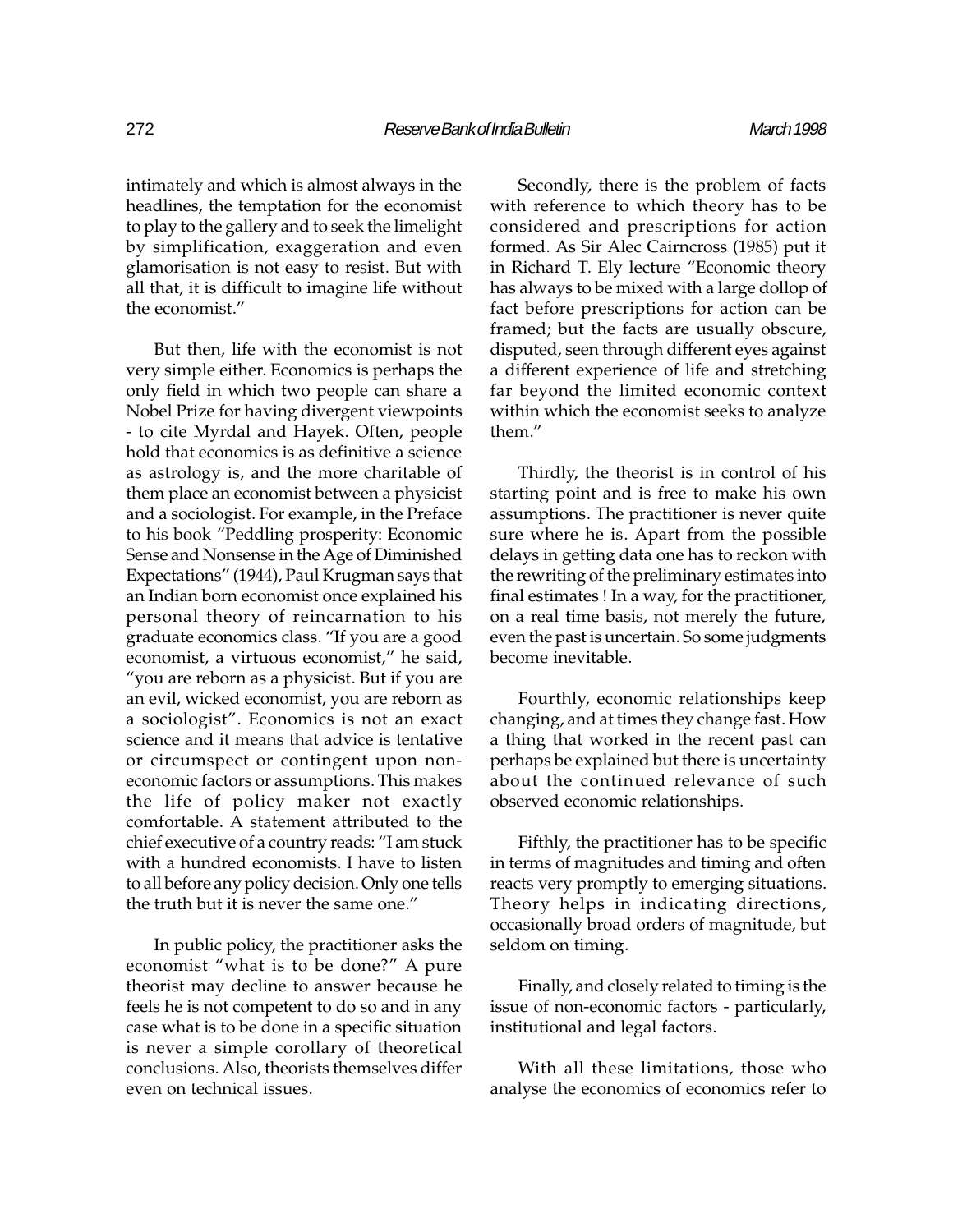economics as having become an industry. To quote Herbert Stein's (1986), Richard T.Ely lecture, "Probably few economists know that in the Standard Industrial Classification, there is an industry called "Economic Research." It is a six-digit industry, 739210. We don't even know how many economists there are in the United States. The BLS has estimated that there were 110,000 economists in 1984. Every economist to whom I have mentioned this figure has been amazed at it." I presume that Indian Economic Association has some estimate of the number of economists in India!

One can distinguish between economic theorists, economic analysts, economic policy advisers, economic administrators or managers and economic journalists. Among these, economic analysts catering to the market of policy makers in business have one advantage, viz., goal of policy is clear usually, maximise profit or turnover etc., and in any case it is well defined. Analysts dealing with public policy have a more complex task. Unfortunately, in matters relating to public policy, goals themselves may not be always clear and relevant instruments have to emerge out of a broad consensus. Further, in business, the focal point for decision making is usually clearer than in Government.

One should also make a distinction between economic ideas and economists ideas. After all, economic systems and related issues predate the birth of economics as a discipline. That policies of Government are strongly influenced by economic ideas is undeniable, but as David Hendersen explained in the 1985 Reith Lectures, this was happening by the phenomenon of "do-ityourself economics". This phenomenon is best explained in his own words : "Over wide areas of policy, the judgments of politicians and their officials, as also of public opinion

in general, have been and still are guided to a large extent by beliefs and perceptions about the working of the economic system, and about national interests and the welfare of the community, which owe little or nothing to the economics profession. In so far as the world is indeed ruled by economic ideas, these are often the intuitive ideas of lay people, rather than the more elaborate systems of thought which occupy the minds of trained economists. The history of national economic policies down the years bears witness not only to the influence of economists, whether defunct or alive, but also to the power of what I call 'do-it-yourself economics'."

Following this approach, one can identify a role for a trained economist in public policy viz., in clarifying and dispelling notions which appear intuitively right but actually result in adverse consequences (i.e., counterintuitive but rational) and in evaluating the consequences of lobbies for various causes (interest neutral analysis or counting the cost). In the ultimate analysis, however, economic reasoning is one of the many inputs in public policy.

There is often, an observable lag between economic analysis and social or institutional change. I recall, President Ronald Reagan saying, "if something succeeds in practice, economists start wondering whether it will work in theory." But, there is a real difficulty for an economist to capture institutional changes in his reasoning. Moreover, the first steps to bringing institutional changes within the framework of economic analysis are invariably tentative, oral rather than mathematical and lacking the elegance of a methodological innovation. Hence, they are readily dismissed by the men of scientific reputation on the pretext of being rather sloppy.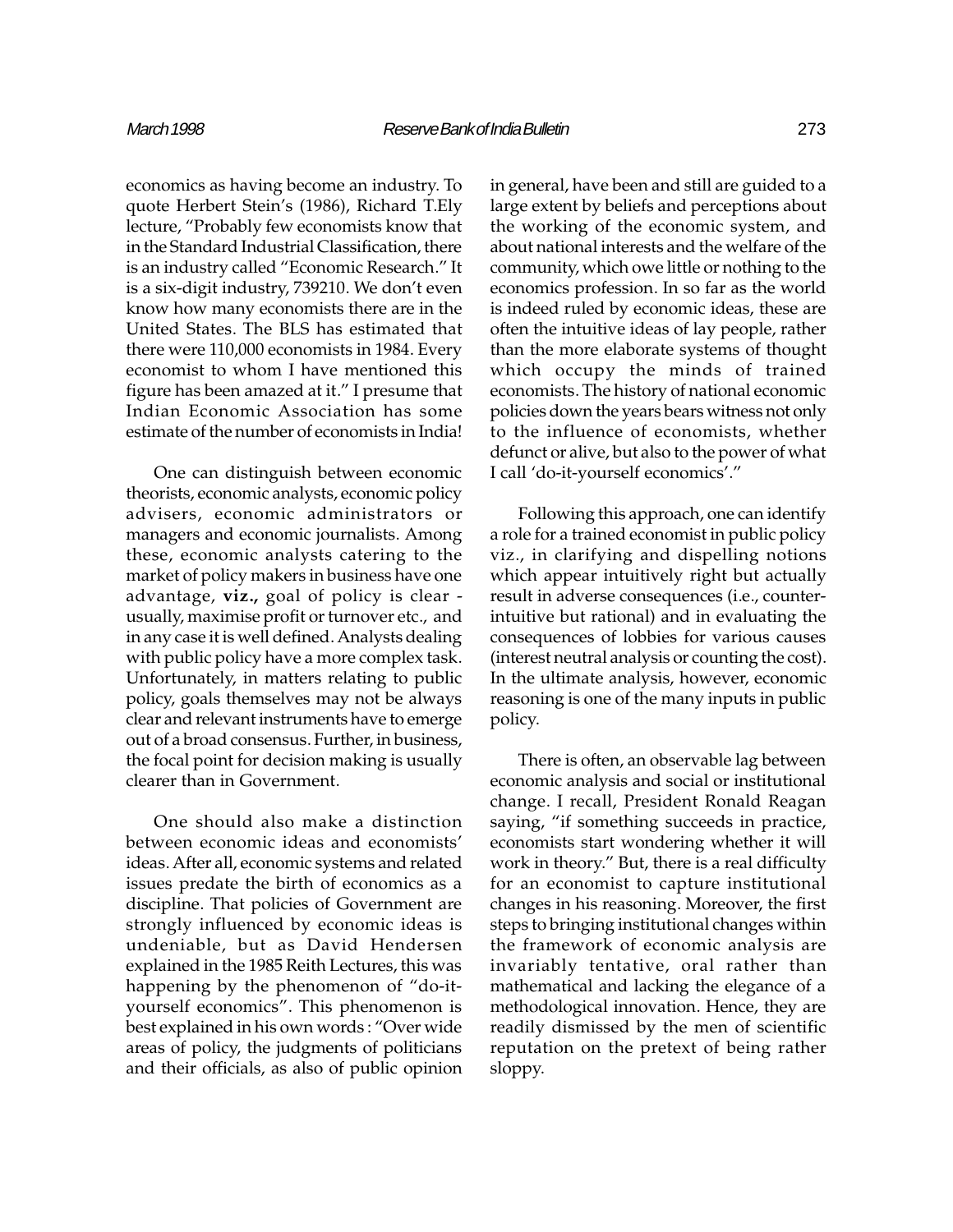Sometimes, policy makers express frustration (in utilising services of professional economists) at the fact that the approach of many professional economists is technique-oriented rather than problemoriented. I wondered whether it was a problem peculiar to India, but I notice that a study in the USA showed similar tendency and explains why it happens. The relevant part of the observation by Colander and Klamer in the article "The Making of an Economist," (1987) reads as: "There are also tensions between the emphasis on techniques and the desire to do policy-oriented work. What students believe leads to success in graduate school is definitely techniques; success has little to do with understanding the economy, nor does it have much to do with economic literature. We hope that this information leads to discussion within the profession of whether this focus is good or bad.

Any presentation on the role of economists in public policy will be incomplete without a reference to recent economic reforms in the developing world, and the role of "Technopols." The term 'technocrats' has been used to describe the economic technocrats who assume positions of political responsibility (and Professor Manmohan Singh is cited as an example). A technopol is, in many ways, an instrument of translating economics into public policy. John Williamson, the editor of the book "The Political Economy of Policy Reform" (1994), describes the skills needed for the success of technopols.

A successful technopol needs to combine two very different types of skills. One is that of a successful applied economist, able to judge what institutions and policies are needed in specific circumstances in order to further economic objectives. The other is the skill of a successful politician, able to persuade others to adopt the policies that he or she has judged to be called for.

Many of my economist friends are frustrated that eminently sensible economic solutions do not find acceptance in public policy. Economists should keep trying to influence public policy, but economists should recognise that economic policy is only one element of public policy, and in fact, they should be prepared to be influenced to some extent by public policy.

I had started this section by quoting Edmund Burke that it is the "Age of an Economist", but as Daniel Fusfeld in his book titled, "The Age of the Economist" (1966) says, The age of the economist continues, along with the quest for the good life." As explained by him, the problems one generation has been able to solve lead to difficulties that another must face. He adds that "answers in economics keep turning into more questions". Well, today, in many developed countries, we notice high productivity and low inflation benefiting ninety per cent of workforce, virtually on condition that about ten per cent remain unemployed. Is it a contribution of economists to public policy, or is it a concession ? The answer depends on who is responding - the ten per cent or the ninety per cent ?

#### Role of Economists in Government

On the role of economists in Government - the fountainhead of public policy - the best statement I can think of was made by John Henderson in his article entitled "Professional Standards for the Performance of Government Economist" (1977) : "It is my contention that Government economists perform their most effective professional work when they speak plainly and do not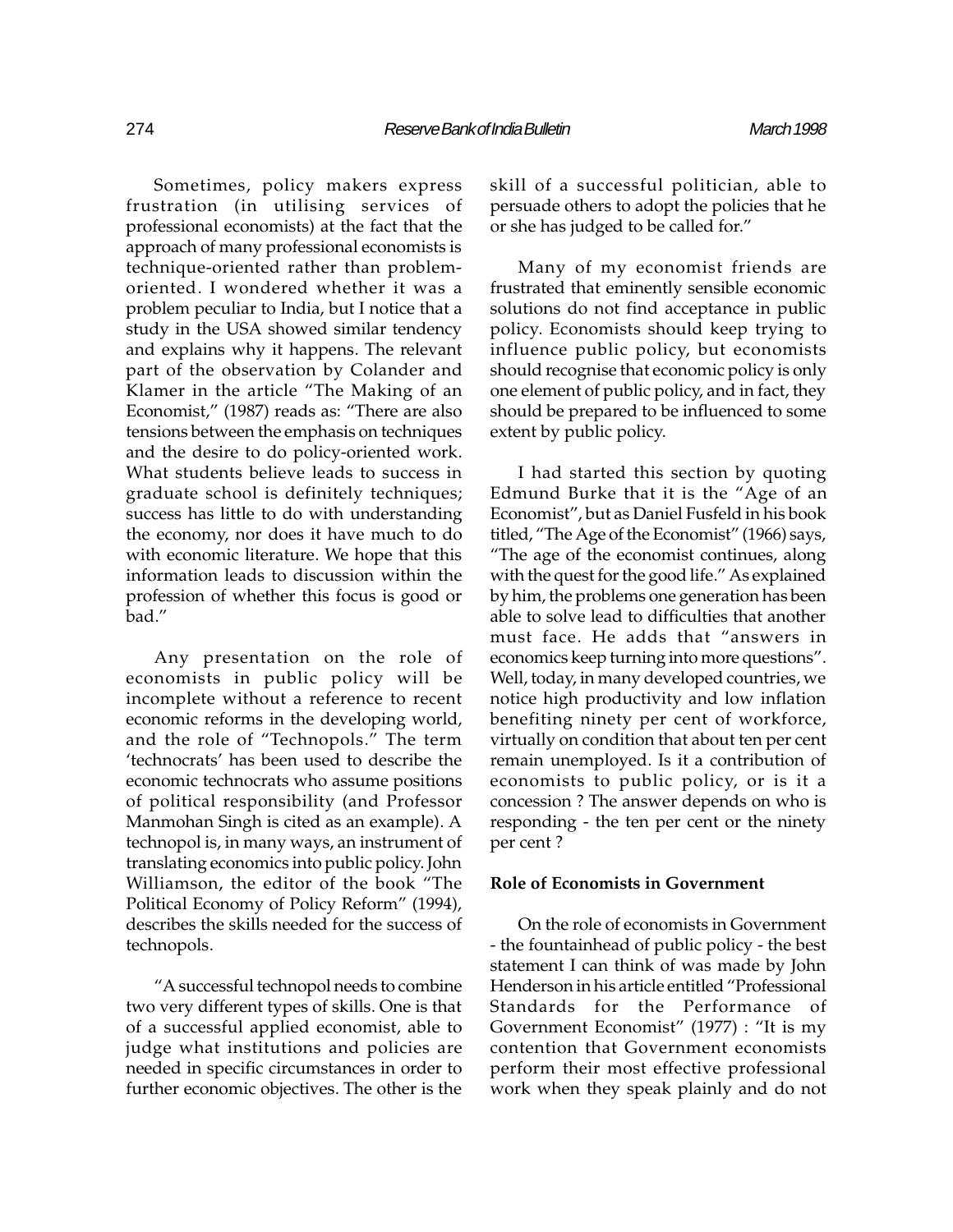trim their views to suit the presumed wishes of those who consult them; in other words, when they deliver their best analysis of reasonable policy options in fair and comprehensible terms. This is easier said than done. There is a great diversity of professional positions in the federal Government. In some cases, the professional commitment of economists is strong and is expected to be so; in others, it is not of paramount importance even if it is never unimportant. Some positions are relatively secure, and others are dependent upon the retention of political favour. Some organizations encourage freedom of expression when the doors are closed, and others count upon a rather stiff orthodoxy. At any rate, the penalties visited upon the nonconformist are not at all uniform".

Economists are associated with Government in a variety of ways. First, there are economists in the permanent employment of Government such as our Indian Economic Service. Second, there are economists who make lateral entry at senior levels after a distinguished academic or policy research and remain in permanent employment. Third, there are academic economists from Universities or research/training institutions, who are inducted, on deputation for a fixed period - somewhat rare in our country. Fourth, there are such academics whose advice or service is sought in Government committees/ advisory bodies, etc. One can add to this list, ad hoc sources of advice from the recently emerging academics-turned journalists, or academics-turned private consultants or retired official economists. Finally, we have generalist civil servants who specialise, by qualifications and/or experience, in matters relating to economic policy. It is useful to note that, just as a generalist civil servant may dabble in economics, economists may dabble

in administration.

Like any other profession, free and frank professional advice from economists would be ideal. It is said, of course in jest, that whatever conclusion you want, economists can supply on demand. In the same vein, it is said that an "acceptable" level of unemployment means that the Government economist to whom it is "acceptable" still has a job.

One of the ticklish problems confronted by an economist in Government relates to value judgments. Professor E.A.G.Robinson in his Foreword to the book "The Role of the Economist as Official Adviser" by W.A.John and H.W.Singer, (1955) addresses this issue. He maintains that an economist in sharing the shaping or administration of economic policy becomes a partner in the process of making value judgments. However, he feels that economists can shape policies with first rate analysis. At the same time, according to Professor Robinson, he should contribute actively to more general judgments. For my part, I found it extremely difficult not to trespass into value judgments, though the elected representatives representing the voice of people have a more credible mandate on value judgments than we as professionals in Government have. At the same time, the consequences and implications of alternate actions based on different value judgments, when quantified, analysed and presented did make some difference to the outcome. In the final analysis, an economist - even in Government - is a sensitive human being, and his advice or actions affect other people. He cannot but bring to bear on his work, his value judgments. In fact, it can be argued that there are no facts without values since one notices facts when one looks for them, and the process of looking for certain facts presupposes some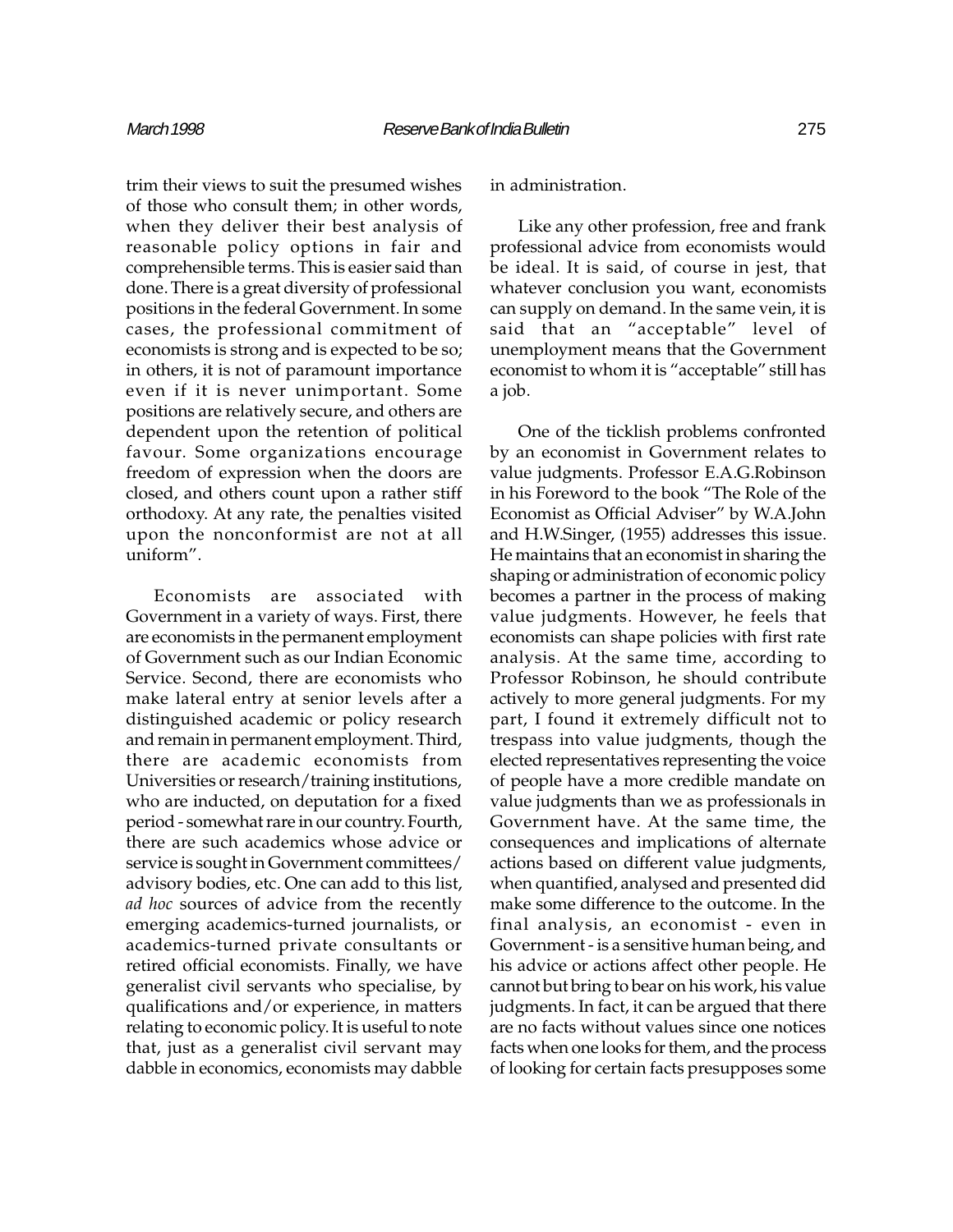predilections reflecting one's values.

An economist in Government has no option but to deal with a large number of noneconomists. It is, therefore, useful to make some general observations on economists interactions with political executive or legislators and administrators.

First, in formulating any public policy, the economist should count not only economic opportunity cost but also political opportunity cost. As Charles L.Schultze says in the paper in honour of Arthur Okun, titled The Role and Responsibilities of the Economist in Government' (1982), "The calculus of consensus has many of the same formal rules as the calculus of welfare maximization. Those who engage in the latter cannot afford to look down on those who practice the former".

Second, advocacy may be needed to counter powerful lobbies in favour of certain vested interests. This may need not only logic but articulation and gathering support through consultations etc.

Third, what appear to be efficient solutions are mostly based on some assumptions relating to flexibility of institutional circumstances. The legal, procedural and other organisational aspects of any measure need to be assessed. This assessment is possible through interaction and constant communication with noneconomists. In other words, the economic view is not the only legitimate view.

Fourth, having chosen a preferred course of action, there is a human temptation to overstate the benefits and understate the costs to ensure 'victory' in an internal policy debate - especially if others have no similar access to relevant economic facts. Access to facts and

analysis is often restricted. I suspect that such actions would get exposed sooner than later.

Fifth, there are issues of packaging some economic measures for "effect", and canvassing public support for a proposal (as distinct from explaining or elaborating a proposal) - especially in the media or industry associations. There may be some merit in such actions but soon they can spill over into an alien territory viz., that of politicians.

As I see it, in real life, an economist in Government has to be less than an economist and also more than an economist; less than an economist since he has to improvise and respond to practical questions with approximate solutions based on inadequate, incomplete and outdated data; and more than an economist because he has to comprehend, interact and influence a host of non-economic factors, be it value-judgments or mundane reconciliation of conflicting interests. In fact, he has to be very much more than an economist since he has to convince a host of co-economists within and outside the Government.

### The Indian Scene

It appears fashionable and in any case not entirely purposeless to attempt periodisation whenever possible, in spite of issues of overlap and over-simplification. So, how can we periodise the role of economists in public policy in India ?

The age of hope covering the thirties and forties was characterised by debates of political economy coupled with blueprints for action in the light of the freedom movement. There were three schools - the Gandhian selfsufficiency, the Bombay Plan involving the consensus of the private corporate sector and the Fabian socialism led by a number of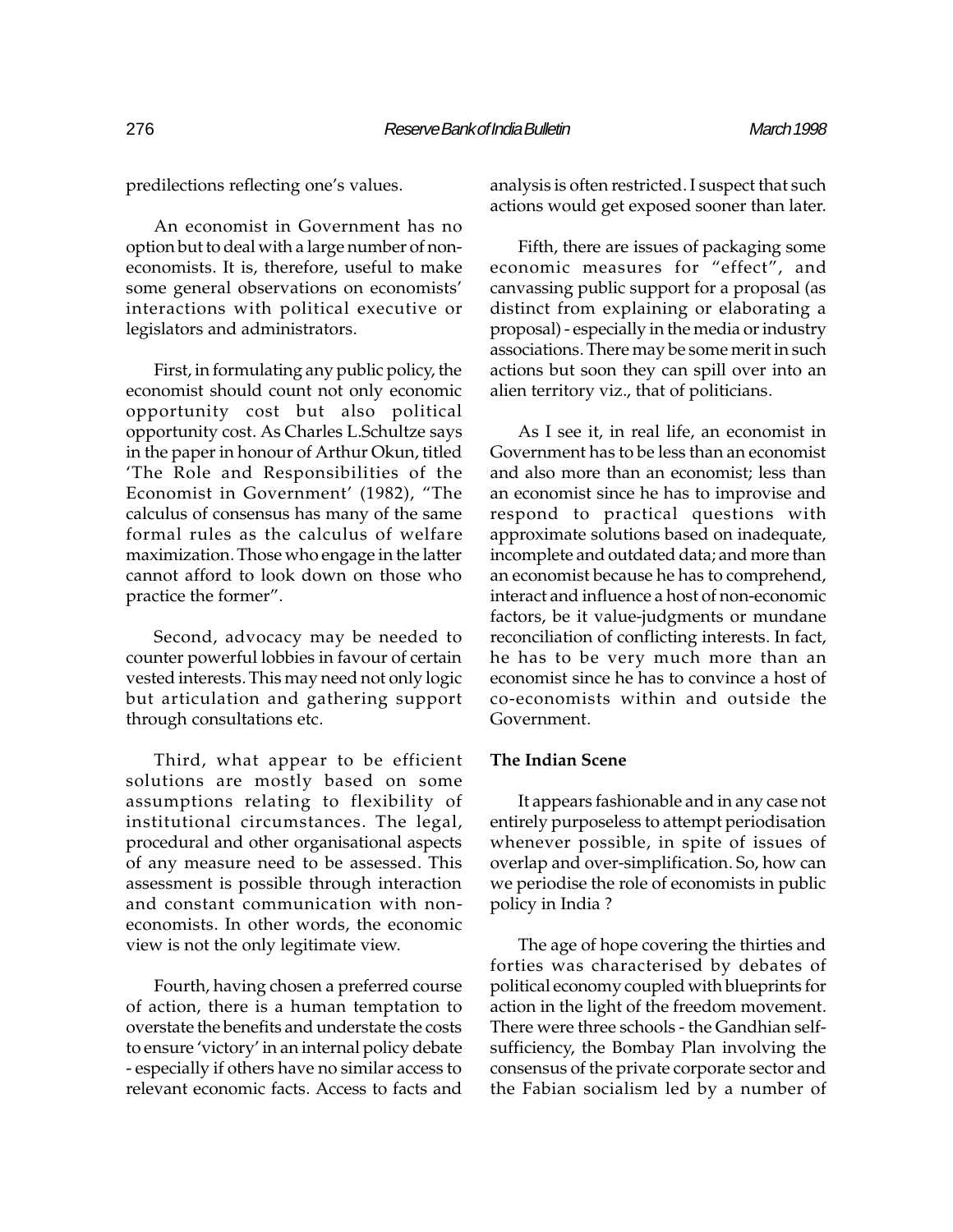thinkers including Nehru.

The 'fifties and 'sixties can be described as the age of ideology. Among the development economists, two groups initially attempted to give direction to the pattern of economic development for Independent India. The Vakil-Brahmananda Model gave preference to the wage good sector, while P. C. Mahalanobis accorded top most priority to large scale industrialisation of heavy industries variety, based on the Soviet model of development; the latter found favour with the political authorities of the times. Events of the late 'sixties attributable to climatic conditions, neighbourly relations and political developments led to reappraisal of our capabilities. Given the rate of growth that appeared feasible, economists were focusing on distributional issues and the direct attack on poverty.

In the 'seventies, conformism in the thinking of economists was favoured and encouraged making it the age of conformism. Referring to this period, Dr. Ashok Desai makes his characteristically blunt comment in his book, "My Economic Affairs" (1994) "The twisted logic of this country's policies and the casuistry of their apologists entertained me year after year. But, this involvement could only be a diversion for none could make a living in India by criticising the Government. So, for a livelihood I developed specialties far removed.

The 'eighties were the age of doubt. Economic policy was under review. Scholars started questioning the policies but there was no crystallisation of opinion among leading economists. Various committees were appointed for reviewing economic policy but there was no serious dent in the mind-set.

The 'nineties is the age of pragmatism. Jolted into realisation after the Gulf crisis of August 1990, economic agenda has been elevated almost on par with the political agenda.

 The above brief account shows that in our country, economists always held and continue to hold a special position - in fact, they enjoy positions of power, influence, publicity and financial support far superior than most other disciplines, including natural sciences. Take for example, the official positions in Government. There are quite a number of officials in the rank of Secretary to Government of India from the field of economics. All other disciplines put together will constitute only a fraction of those from economics alone. Of course, I am not including organised Civil services like IAS and IPS in the category of a "discipline". The number of research institutions and the amount of funding - both among all disciplines and within the framework of social sciences - attributable to the area of economics are easily the largest. Among disciplines in universities, though management science is somewhat prestigious, economics continues to wield significant clout. Dr. I.G.Patel, in his Presidential Address to the 49th Annual Conference of the Indian Economic Association (1966) makes a reference to this : Teachers of economics in our universities enjoy a degree of esteem, publicity and financial support which is the envy of their colleagues in other departments. And yet, there are a great many among our fraternity whose attitude towards issues of economic policy is one of indifference or skepticism. Even in our more exuberant moods, we often bring to our profession an air of unreality or controversy which is hardly calculated to sustain the present boom in the demand of our skills.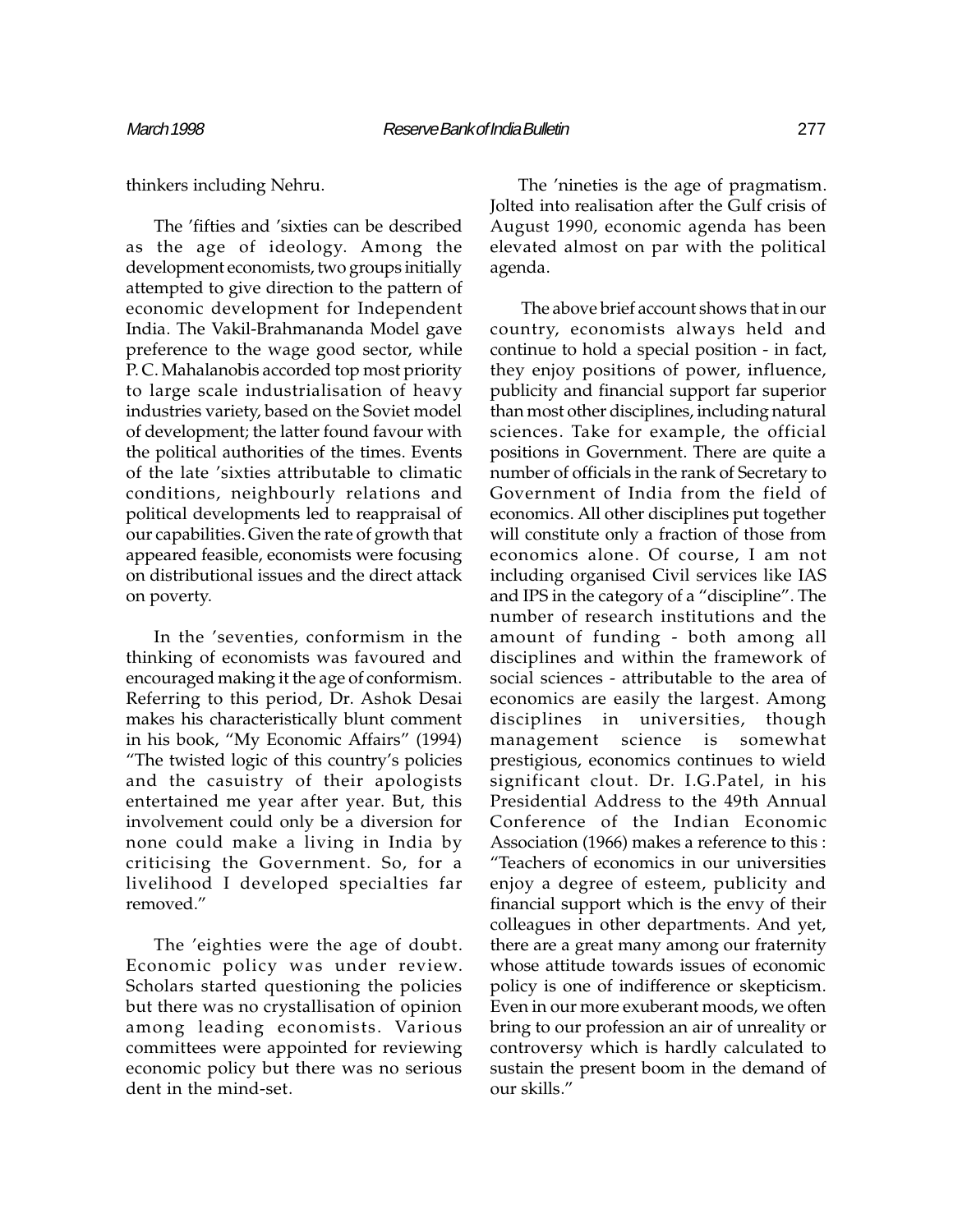Within the Government, most senior economists have been educated both in India and in prestigious foreign universities. While few entered Government sector direct from universities, many of them have had experience in multilateral institutions - like IMF, World Bank and Commonwealth Secretariat. Some have headed or had exposure to research institutions. Most of the economists who joined the Government are continuing with only a few, very few, reverting to academics after a tenure. However, the contribution of Indian universities to senior level positions in Government, as economists, is not very significant. It would be too simplistic to explain this away in terms of bias against pure Swadeshi economists. Of course, I am not denying the contribution made by universities in initiating these economists into the profession, in developing a cadre of Indian Economic Service and even in providing basic grounding to the distinguished non-resident economists.

There is another interesting factor in employment of economists and statisticians that we experience in the Reserve Bank. We are not bad pay masters by Indian standards. We in the Reserve Bank find that although a large number of candidates appear for the entrance examinations, the required number are not able to meet the minimum standards prescribed by us.

In an earlier section of this address, I had mentioned about the various categories of economists, viz., theorists, analysts, policy advisors, economic administrators or managers and economic journalists. There are, to my reading, three tiers in the Indian context, viz., theorists, policy advisers, and others. Professor Galbraith gives an interesting explanation as to why such a hierarchy could exist, in his book, "A Contemporary Guide to Economics Peace and Laughter"  $(1971)$ : "The prestige system of economics is wholly in accord with these principles. It assigns, and for good reason, the very lowest position to the man who deals in everyday policy. For, this individual in concerning himself with the wisdom of a new tax or the need for an increased deficit, is immediately caught up in a variety of political and moral judgments. This puts him in communication with the world at large. As such, he is a threat to the sharp delineation which separates the tribal group from the rest of society and thus to the prestige system of the profession.

A good or a brilliant economist does not ensure good economic policy. Prof. B. S. Minhas as a Member of National Planning Commission semi-jocularly mentioned that in one State we have outstanding planners and slow growth, while in another there are poor planners and high growth. In a somewhat similar tone, referring to the role of economists in India's economic performance, Bhagawati made a telling comment in one of the three Radhakrishnan's lectures that he gave at Oxford at 1992 : "It is not entirely wrong to agree with the cynical view that India's misfortune was to have brilliant economists : an affliction that the far-eastern super performers were spared".

I will be failing in my duties if I do not present to this august audience the role of the Reserve Bank in building bridges between the academics and practitioners.

First, we have instituted the Development Research Group, a Division of the Department of Economic Analysis and Policy of the Bank. The DRG funds research studies in economics in collaboration with academicians and/or professional economists outside the Bank.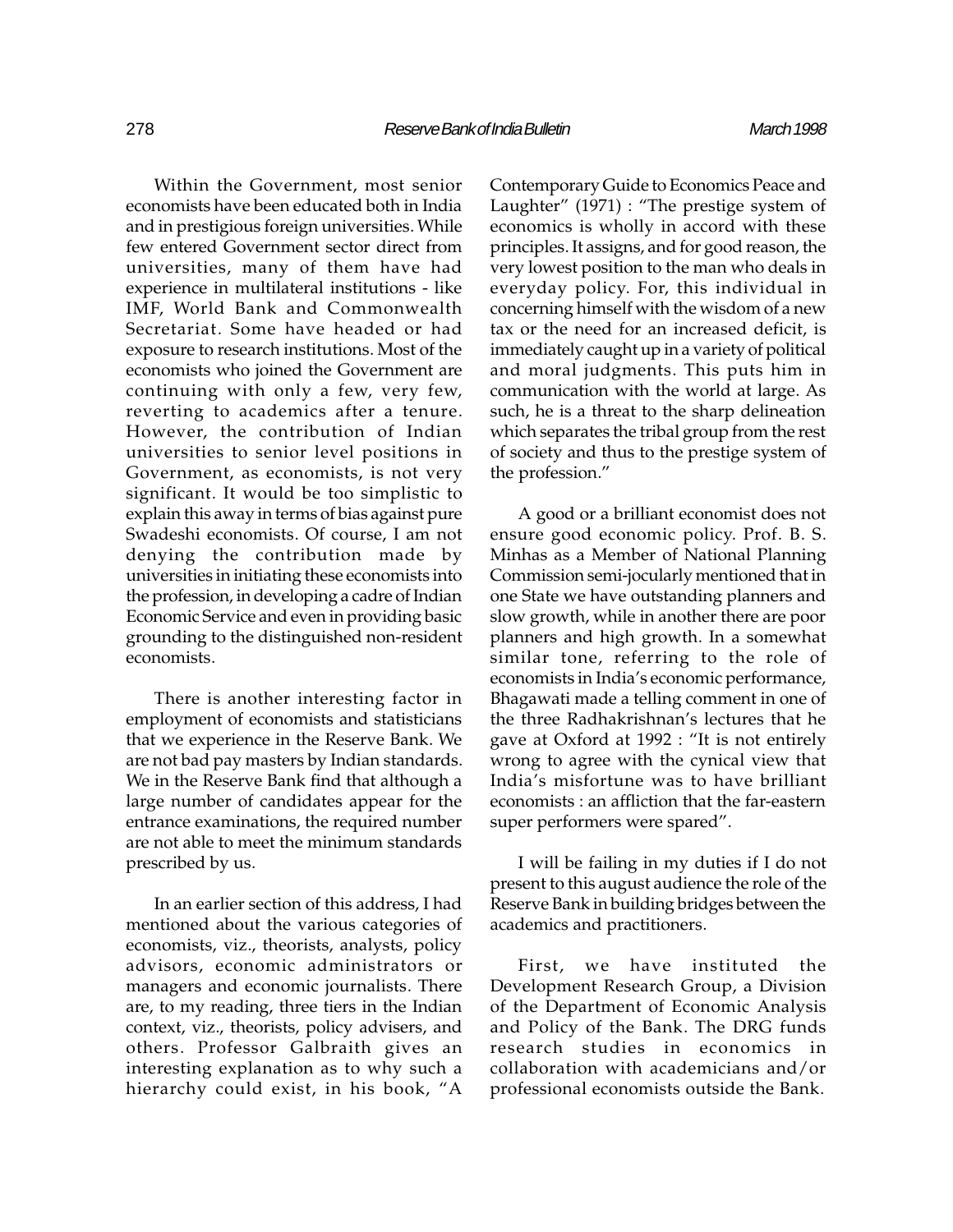Second, we fund endowment Chairs in universities/institutions, giving them support and access to data.

Third, we give grants for specific research projects on specific subjects in economics.

 Fourth, we have funded institutes like the Indira Gandhi Institute for Development Research, the National Institute of Bank Management and the Institute for Development and Research in Banking Technology.

Fifth, we extend academic support liberally by deputing our economists for lectures, participation in seminars and workshops at our own cost.

Sixth, we also benefit by inviting renowned (international and Indian) economists to deliver the C. D. Deshmukh Memorial Lecture, L. K. Jha Memorial Lecture and other special lectures.

Seventh, Governor, RBI, invites select economists for consultations before the monetary and credit policy announcements.

 Eighth, the volume of the History of the RBI (1951-67) is due for publication very soon. This volume will give insights into the policy making process.

## Some Thoughts on the Future Role of Economists in Policy

In the previous section, I spoke of economic tiers. Perhaps, a more conscious effort towards involvement of economic administrators, managers and economic journalists in academic pursuits as also policy advice would benefit all participants. I am only reiterating what Dr.Patel said last year, but I am providing this as a possible route to ensure the much needed, more liberal entry of academics in policy arena in our country. To quote from Dr.Patel's lecture delivered on the occasion of the Silver Jubilee of the Indian Institute of Economic Growth (1984), "in India, the profession of economics has yet to try really hard to do all that it can do - may be because the theorists are better rewarded elsewhere and the analysts and advisers and administrators do not work sufficiently together or are not encouraged to do so by the environment. Within the limits of existing theoretical insights and even on the basis of the broad policy parameters the country has set before it in the past, much can be done by detailed statistical work and constant factual surveillance even of limited problems to improve the quality of our economic management.

We need to develop the concept of case analysis in order to learn from economic policy decisions. We had some critical and controversial decisions in the economic arena. While the controversy is on, there may be problems in explaining all the factors or nuances that went into a decision. But, after a lapse of time, it should be possible to analyse and explain. We have to develop - in coordination between Government and academics - some case studies of policy decisions taken in the past.

What I have in mind is not case studies or comparisons to draw a conclusion, or to narrate a particular event in order to illustrate a moral, but a case study which depicts the complex process of decision making and the analysis of the relevant factors and their interrelations which were considered but wrongly judged/interpreted or that were not considered at all.

When I advocate case studies regarding policy decisions, it is also meant to reflect how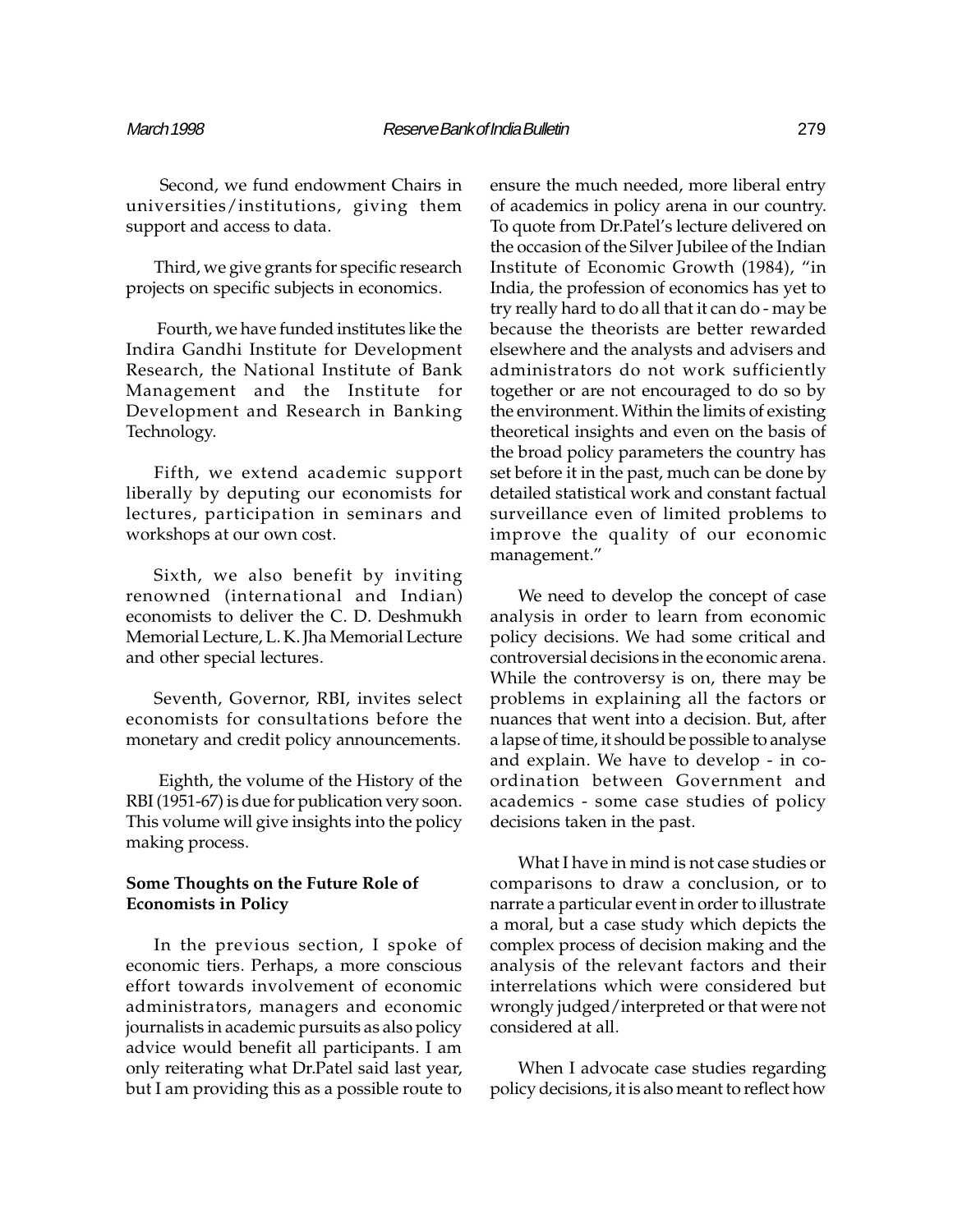some decisions are taken on the advice of and some in spite of the advice of economists in Government. Often, an economist in Government ends up defending in public the actions that he pleaded against in discussions within the Government. As an illustration, we quote from the introduction by the editors (Isher Judge Ahluwalia and Little IMD) of the book "India's Economic Reforms and Development : Essays for Manmohan Singh  $(1998)$ " : "It is difficult to identify the contribution of individual policy makers functioning as civil servants. For example, it is never possible to say what bad decisions are averted, or which good policy measures are initiated at the instance of an individual. In fact, it is a civil servant's 'dharma' to advise an elected Government freely and at the same time defend the policies that finally emerge".

Chronicling is yet another area needing attention. I recall a French team studying a village economy in Andhra Pradesh - as it changed over two decades. Again, I am tempted to quote from Dr.Patel's Address of 1966, which appears even more valid today : I for one miss the kind of economist, who provides simple, honest-to-goodness descriptions of specific economic episodes a kind of contemporary, economic chronicler who tells us the story of the operation of a particular control from the beginning to the end or describes the changing life of a village over ten years or narrates the story of a project from the time it was conceived to the time it needed to be replaced by a new one.

I had mentioned about our problem in getting young economists of the standards that we need. If it is accepted that we do not have within our country, enough identifiable world class institutions, we can attempt to locate or upgrade select centres as Indian Institute of Economics (IIE) on a pattern similar to the Indian Institutes of

Management and Indian Institutes of Technology. I have no doubt that such specific projects could be funded. This by itself would not be enough since real quality needs to be imparted even at the undergraduate level. Perhaps, a programme of upgrading the skills as well as infrastructural facilities in select postgraduate and promising undergraduate schools should be undertaken.

Incidentally, thanks to the economic reform, there is intense public debate on economic issues. Today, even regional language newspapers carry more coverage and analysis of economic issues than English papers did ten years ago. But, I am not sure how well informed the debate is. There is, often confusion regarding concepts or unchanging mindset. I believe that some people mix up standard of living with cost of living while others think reduction in inflation means reduction in prices - thus undermining the credibility of the index as also economists! Should not economists do something about it?

A number of approaches are possible such as the use of media or short seminars/ courses. There is a demand from a large section, for what may be called, 'economics for everyday life'.

Recently, I read about the controversy behind our Government inviting a particular economist to advise us. Some, and this I believe, including some economists, felt we do not need a foreign economist to advise us, and definitely not an economist of a particular reputation. Somehow, this appeared to me to be a new development. We had foreign economists before - not simply to advise but physically located in Government offices and in Yojana Bhavan. Even as interactions are increasing among other countries, we seem to become defensive. I submit that we should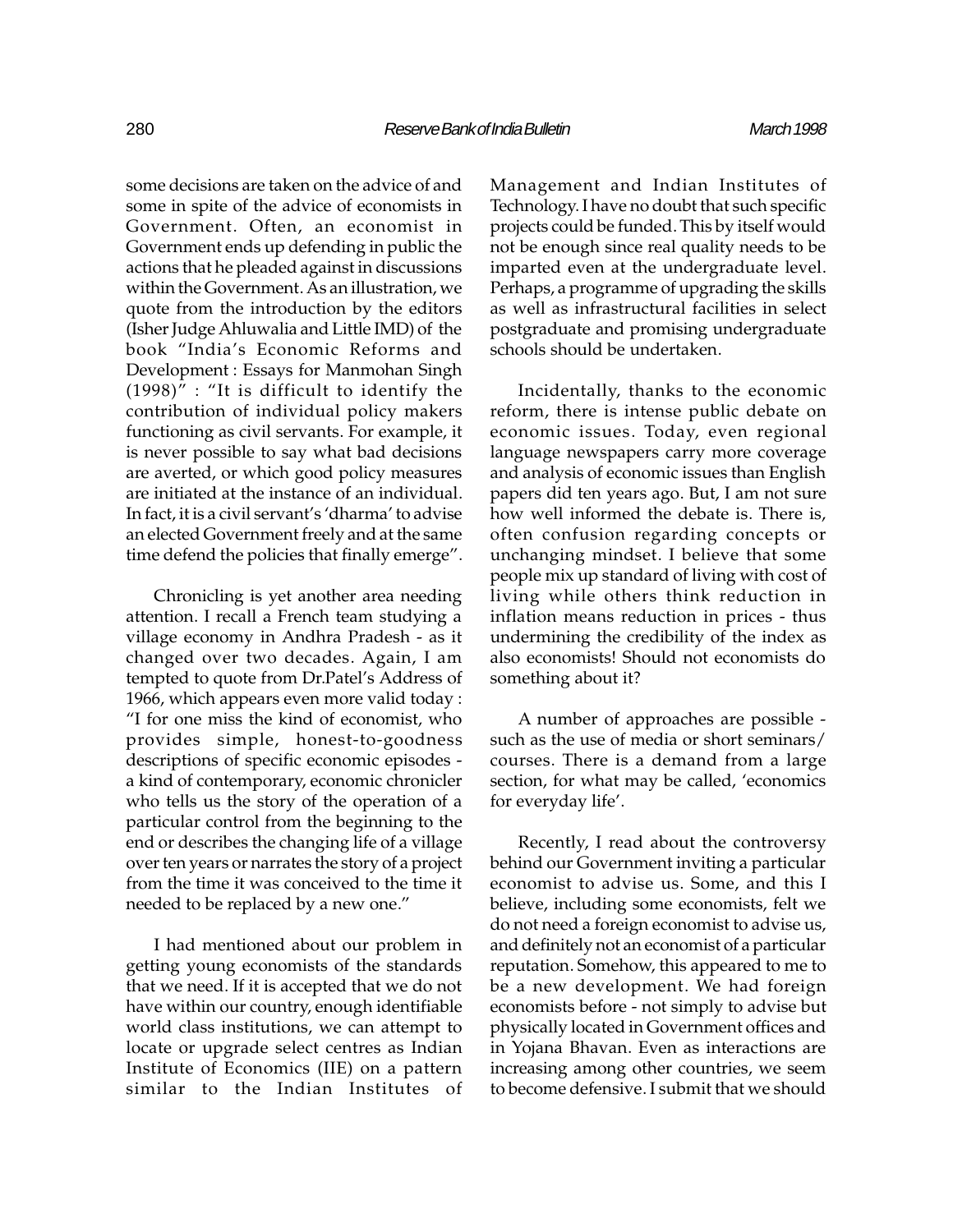seek advice from all around, but keep our own counsel. In fact, speaking of how good our economists are, George Rosen in his book Western Economists and Eastern Societies : Agents of Change in South Asia 1950-1970  $(1985)$  has this to say : "as far as India is concerned the myth of an implicit western superiority is no longer valid, if it ever was." Prof. Rosen, adds "India's economists today are making on balance a greater contribution to the economics profession in the west than India receives from western economists".

Often, we miss out significant economic ideas propounded by non-economists. I do not know whether this is unique to India but I have one illustration. Rajaji made the most eloquent case ever for abolition of licensepermit raj and even sacrificed his political career. He practiced, well before he said this, what he believed in - by abolishing rationing of foodgrains in Madras as its Chief Minister. We should not hesitate to look for and acknowledge brilliant non-economists who can contribute to economic analysis and policies.

We talk of enormous investments needed in infrastructure, which point out to the need for specialists in regulatory economics or sectoral economics, especially in power, port or roads. Let me again quote from Dr. Patel's Presidential address to the Indian Economic Association (1966) : "Even the business of acquiring a broad-based training in related social fields can be exciting as also the need to develop familiarity with the technical aspects of different branches of the economy. An industrial economist or a power economist or even a defense economist can have a lot of fun apart from being useful; and if we mean business, we need in fact many more specialised economists of this kind than we have today." In fact, Dr.Patel reverts to the same theme after decades in 1996 where he

states, "I had pleaded for economists taking interest in specific factors such as power or transport or the oil or steel industry and having a large family of economists who know something about everything in an industry or activity. I am even more impressed now by the need for such diversified and specialised talent. If supply-side economics is so important and someone has to help the private and public sector, including the financial sector, in taking important decisions, how can an economist make a useful contribution in this role unless he knows as much, say, about energy as he does about economics?

There is also a widely held view that in India we produce a few brilliant economists and most others are not active in their contributions. A similar view was in the past mentioned about UK, contrasting it with research in the USA, where it was widespread. More recently, another distinction is being made between European economists who play an important role in the policy process and their American colleagues who are oriented to academia. Personally, I would endorse the approach that distinguishes 'high tech' and 'human capital' economics. What is this approach? Let me quote from the introduction of a book entitled Economic Science and Practice : The Role of Academic Economists and Policy-Makers (1997) edited by Peter A G Van Bergeijk et al, "Indeed, the utility of geographically determined archetypes or role models is questionable. It is probably more appropriate to discuss the future development of economics, in terms of 'high tech' and 'human capital' economics. With 'high tech' economics, we mean a sterile, formalistic noncontextual approach. The 'human capital' approach involves high quality applied research that is transparently linked to the 'real world'."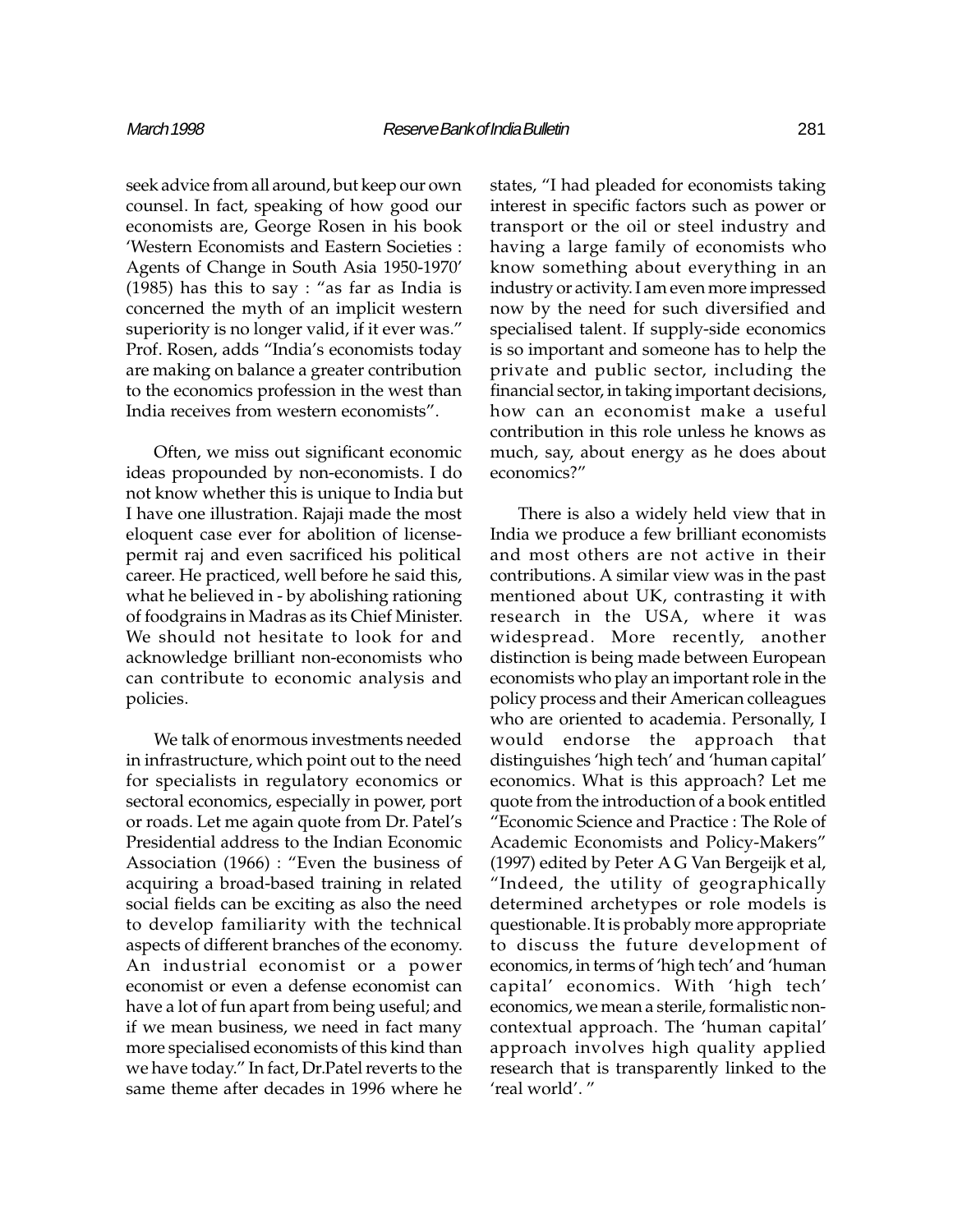To conclude, in our country, society expects a lot from economists. Due to increasing globalisation, rapid technological change, alert economic journalism, enhanced emphasis on problem solving rather than ideology, emergence of diversified patterns of ownership and regulation, high level of sophistication and sensitivity in markets, the demands on economists are daunting. I am confident that such demands will be met by adequate and timely supply in an internationally competitive scenario.

#### Selected References

- 1. Ahluwalia, Judge Isher and IMD Little, (Eds.) India's Economic Reforms and Development : Essays For Manmohan Singh, 1998 : Oxford University Press, Delhi.
- 2. Bergeijk, Peter A.G., A.Lans Bovenberg, Eric E.C.van Danme and Jarig van Sinderen, Economic Science and Practice, The Role of Academic Economists and policy-makers, 1997, Edward Elgar Publishing Ltd., U.K.
- 3. Cairncross, Alec Sir, "Economics in Theory and Practice," The American Economic Review, May 1985, Vol.75, No.2.
- 4. Colander, David and Arjo Klamer, "The Making of an Economist," The Journal of Economic Perspectives, Fall 1987, Vol.1, No.2.
- 5. Desai, Ashok V., My Economic Affair, 1994, Wiley Eastern Ltd., New Delhi.
- 6. Fusfeld, Daniel R., The Age of the Economist, 1966, Scott, Foresman and Company, Illinois.
- 7. Galbraith, Kenneth John, A Contemporary Guide to Economic Peace

and Laughter, 1971, Lowe and Brydone (Printers) Ltd., London.

- 8. Gunnar, Myrdal, The Political Element in the Development of Economic Theory, 1954, Harvard University Press, Cambridge.
- 9. Henderson, David, Innocence and Design, The Influence and Economic Ideas on Policy, The 1985 BBC Reith Lectures, Basil Blackwell Inc., 1986, New York.
- 10. Henderson, John B., "Professional Standards for the Performance of the Government Economist," The American Economic Review, February 1977, Vol.67, No.1.
- 11. Patel I.G., "The Limits of Economic Policy," Presidential Address to the 49<sup>th</sup> Annual Conference of the Indian Economic Association at Calcutta, December 1966, The Indian Economic Journal, Vol.XIV, No.3.
- 12. Patel I.G., "Economic Theory and Economic Policy : Some Reflections in the Indian Context." Address on the occassion of Silver Jubilee of Institute of Economic Growth, May 14, 1984.
- 13. Patel I.G., "The Landscape of Economics," Fourth Dr.D.T.Lakdawala Memorial Lecture, Ahmedabad, March 2, 1996 : The Indian Economic Journal, Vol.45, No.1.
- 14. Rosen, George, Western Economists and Eastern Societies : Agents of Change in South Asia 1950-1970, 1985, Oxford University Press, Delhi.
- 15. Schultze, Charles L, "The Role and Responsibilities of the Economist in Government," The American Economic